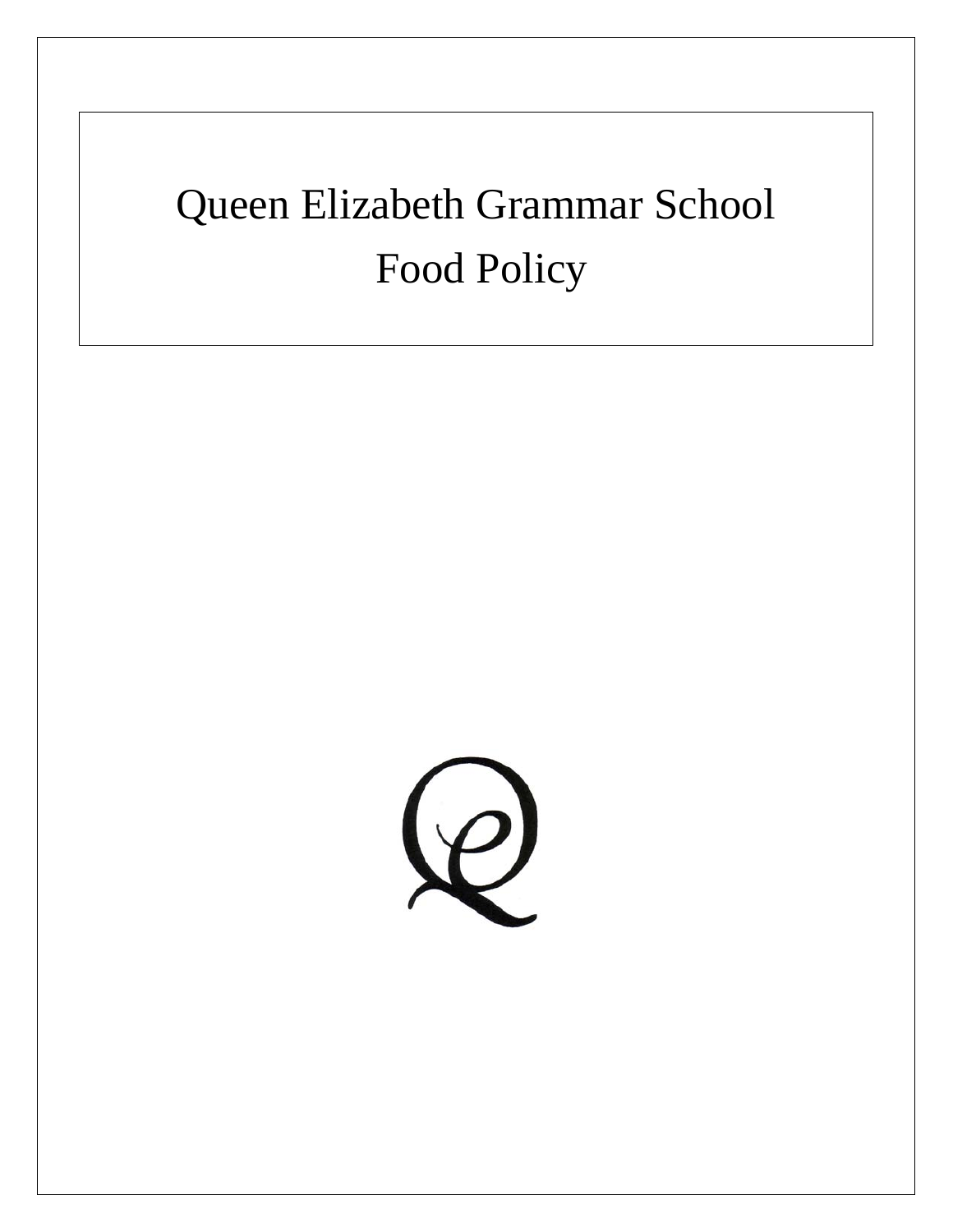## *1. Background and Ethos*

At Queen Elizabeth Grammar School we know what pupils eat and drink at school is important. We aim to have a school where the teaching and learning about food and nutrition that occurs in the curriculum fully supports and is supported by the provision and opportunities for eating and drinking within school.

We acknowledge the important connection between a healthy diet and a student's ability to learn effectively and achieve high standards in school. We also acknowledge that we, as a school, can play a key role in supporting the wider community to adopt a positive attitude to a healthy lifestyle.

## *2. Aims*

We aim:

- To ensure that all aspects of food and nutrition promote and support the health and well being of students and staff and meet the mandatory standards for school lunches and food served throughout the school day.
- To equip students with the skills, attitudes and knowledge to enable them to make informed choices about food throughout their lives.
- To ensure equal access for all to healthy food and drink and appropriate nutritional education.
- To increase the uptake of students having school meals and to increase the uptake of free school meals by students entitled to them.

## *3. Objectives*

We will meet our aims through the following objectives:

- $\Box$  We will ensure that the requirements of this policy are in the School Improvement Plan.
- $\Box$  We will Review and document the curriculum, ensuring that information relating to food and nutrition in different lesson areas is delivered in a consistent and up to date format.
- We will ensure that the menu on offer will be attractive to students in order for them to make informed choices. Where practical, menus will offer the widest possible choice.
- We will ensure that students are well nourished at school, and that every one has access to safe, tasty and nutritious food served in an enjoyable environment.
- $\Box$  We will ensure that all students have access to free drinking water within school. The cooled water in the canteen will be available all day to students.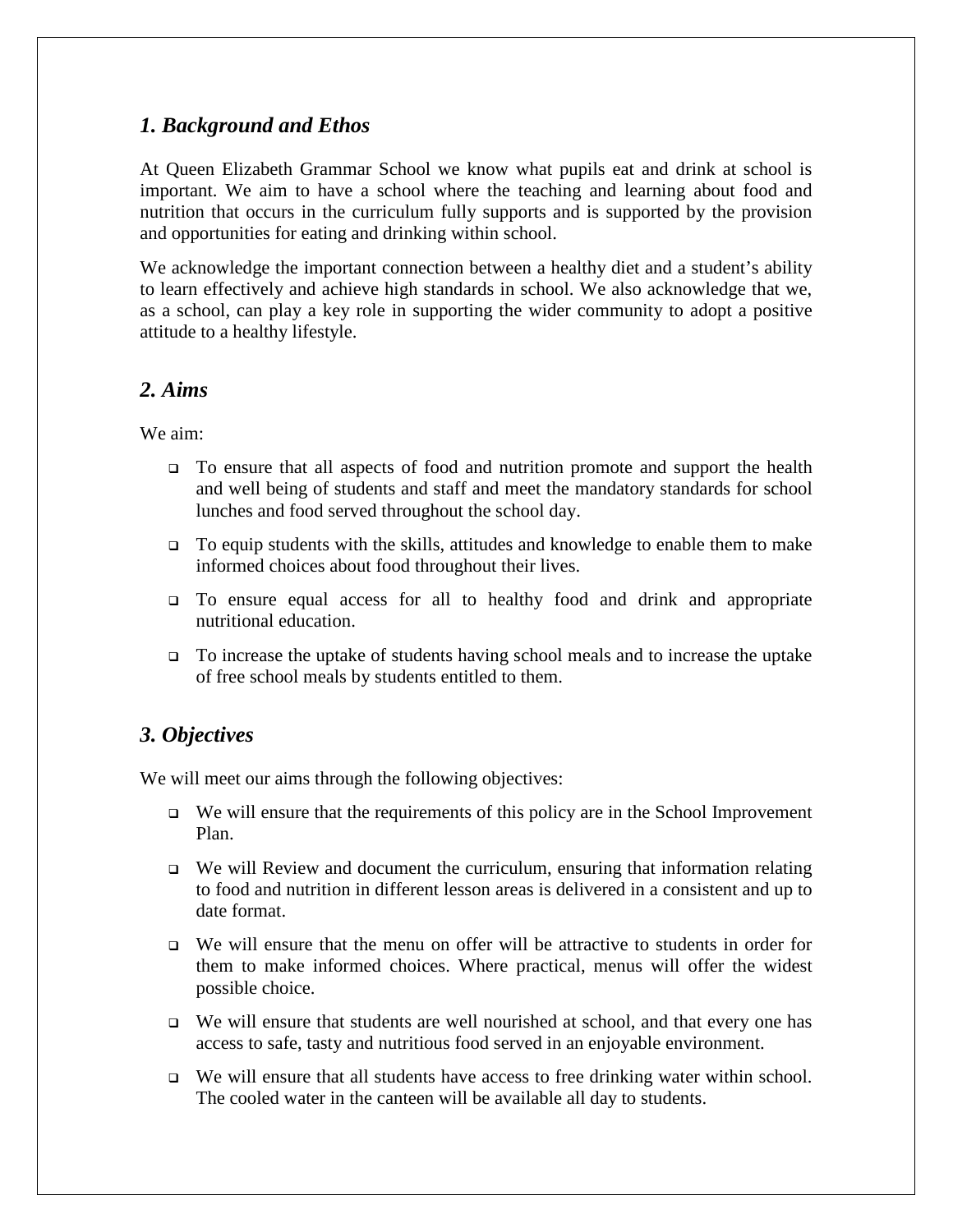- We will ensure that food provision in school reflects the ethical and medical requirements of the school community.
- $\Box$  We will work in partnership with parents and carers to promote the aims of the food policy.
- $\Box$  We will ensure that the teachers with responsibility for food within the school curriculum have basic food hygiene training and continue to update their skills, knowledge and understanding of food related issues. These members of staff will then disseminate the information to other colleagues.
- $\Box$  We will introduce and promote practices within the school to reinforce these aims and remove or discourage practices that negate them.

## *4. Policy Development and Consultation*

To support us with developing this policy we have used guidance from the DfES and have also used for reference the following documents:

- Mandatory nutritional standards for school lunches and for other food
- National Healthy School Standard
- Every Child matters
- Healthy Schools Criteria
- Food in Schools

## *5. Catering Service Standards*

- Menus and prices will be clearly displayed and where possible will contain nutritional information.
- Menus will adhere to statutory nutritional standards. (Nutritional Analysis September 2009)
- Menus will reflect customer preferences, cultural, religious and special dietary needs.
- Customer feedback will be encouraged and where possible, changes made to increase customer satisfaction. This will take place through the school council.
- The food served will take account of any relevant food issues, such as individual dietary and medical requirements.

## *6. Catering Service Promises*

• The kitchen and serving areas will be kept clean and tidy at all times.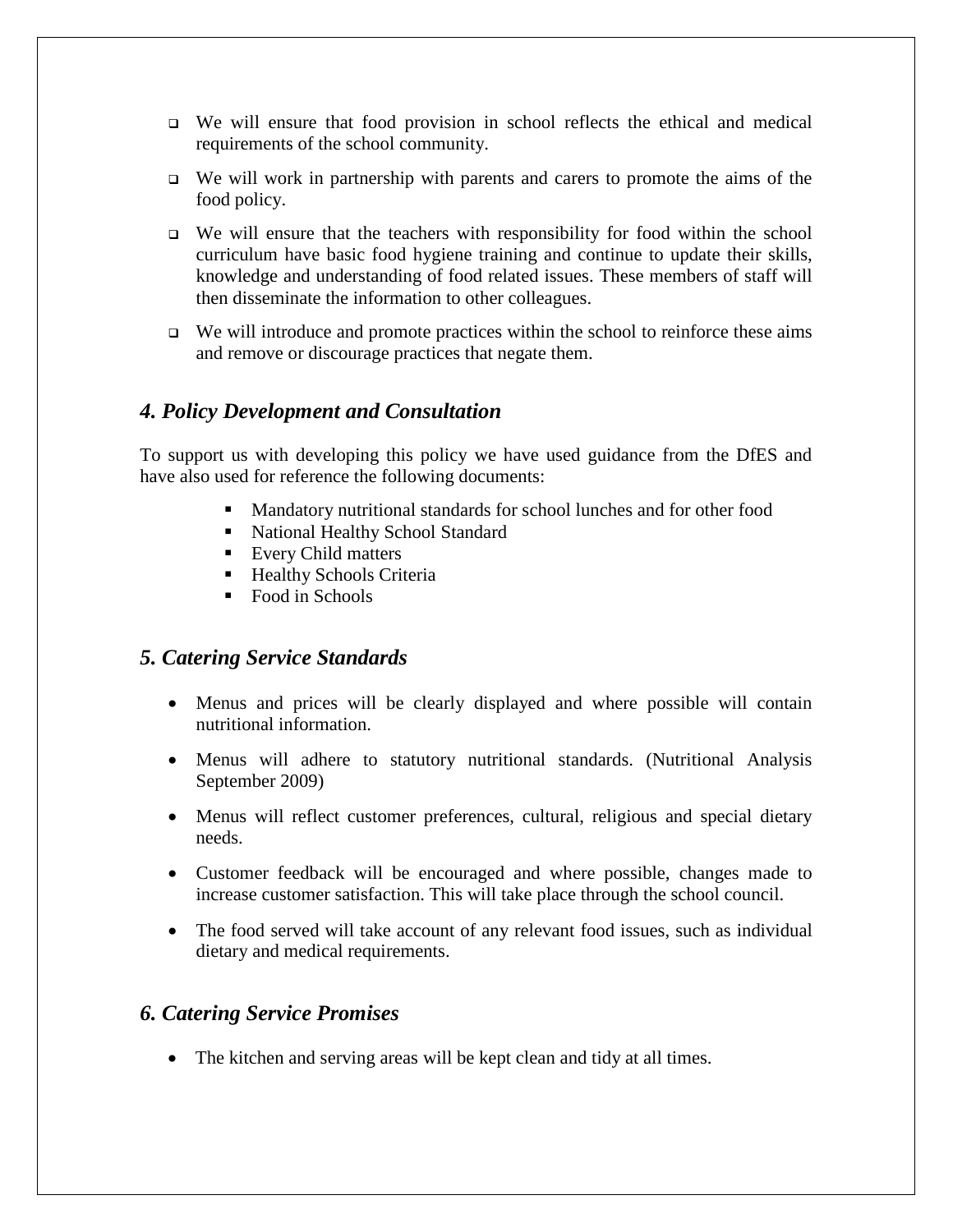- The catering team will be suitably trained and will hold an appropriate recognised qualification in food hygiene.
- The catering team will be clean and tidy in appearance and will be courteous to all customers.
- The catering team will adhere to the service times, start and finish agreed by the Senior Management team of the school.
- The provision of food choices at the end of the service time will be as good as that at the beginning.
- Service times will be displayed and the service will always commence on time.
- Pupils entitled to a free meal will be treated with sensitivity.

# *7. Healthy Eating Statement*

We are fully committed to following the Food Based Standards and to meeting the Nutrient Based Standards coming onto effect in 2009.

As a school we share the desire to improve on the health and welfare of all pupils and see the school catering service as being an integral part of this development.

Our objective is to actively provide healthy options. This is achieved by offering a wide range of choices and using cooking methods, such as:

- Less fat in cooking.
- Baking foods as opposed to frying.
- Use of fats/oils high in polyunsaturated fats.
- Reducing sugar in recipes.
- Not using salt in cooking processes.
- Increased use of food items containing fibre.

We aim to ensure that the food products and meals supplied are nutritionally sound.

- Menus will comply with the statutory nutritional standards for food in school.
- Menus must include daily no fewer than two portions of fruit and vegetables.
- Fish must be on the menu twice a week and oily fish included once every three weeks.
- Red meat must be available three times a week
- The menus should not contain more than two deep fried products a week-chips will only be served once a week and on those days there will be other starchy foods available that are not deep fried.
- No chocolates, sweets or crisps can be sold in school.
- Drinks Only water, milk, pure fruit juices, drinks made from the previous three drinks and low calorie hot chocolate and milk shakes that contain less than 5% added sugar will be sold.
- Salt will not be made available on tables to students.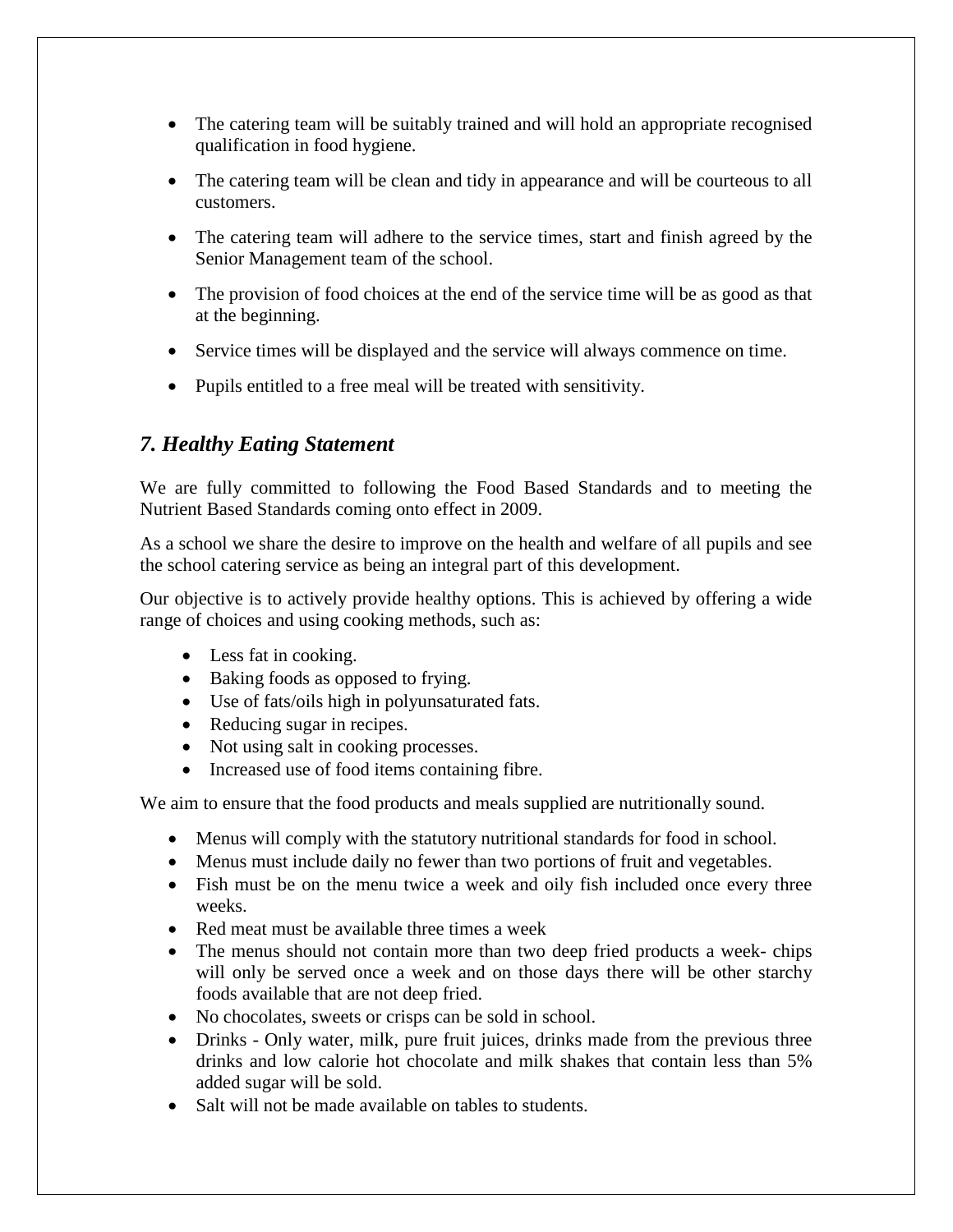According to Good Practice Guidelines, we should:

- Actively encourage the school community to have a balanced diet.
- Offer a wide variety of foods from the four main food groups.
- Use cooking methods that lead to a minimum destruction of nutrients.
- Limit the use of salt in cooking.
- Maintain monitoring forms to demonstrate compliance with the nutritional standards for food in schools.

# *8. Catering Training & Development Statement*

As a school, we are committed to meeting the training and development of all our staff in order to achieve our business objectives and the objectives of this policy.

Our objective is to create an environment of equal opportunities to maintain and promote a professional, committed and multi-skilled workforce.

### **Induction Training**

All new staff will complete on-the-job induction training within the first seven days of employment.

### Identification of Training Needs

The process of identifying training needs is through regular meetings with staff to determine training to meet business objectives and through Personal Development Interviews with all staff.

From these mechanisms a training plan each year will be developed. An example of the level of training detailed in a training plan is:

- All new staff will receive induction training.
- All members of staff will have been trained to the level of the Level 2 in Food Safety in Catering and the Catering Manager to the level of Intermediate Food Hygiene Certificate. This will be facilitated on behalf of the school by Catering Management Consultants
- All employees will receive Basic Health and Safety training organised through the school.
- All employees will receive Fire Safety and Manual Handling training organised through the school.
- All members of staff will receive team customer care training.
- All staff will receive training to provide an understanding of basic nutrition.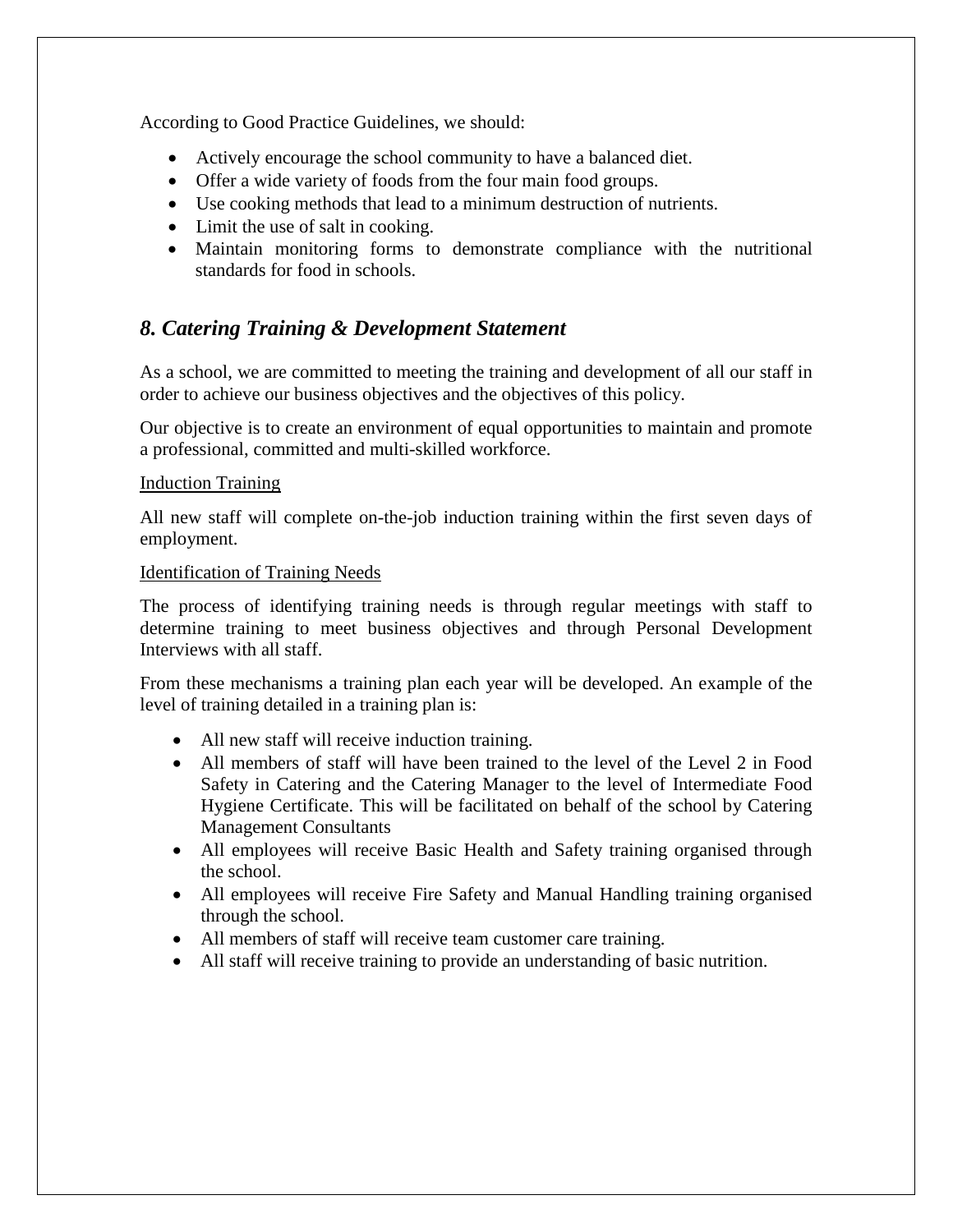# *9. Food Hygiene Policy Statement.*

Our catering service objective is to provide its customers with a high quality service and high quality food products, and in doing so carry out our food handling activities to the highest hygiene standards.

We accept we have a legal duty to comply with the relevant food hygiene legislation and all other subordinate legislation. We expect all suppliers to share such a philosophy.

We accept we have a legal duty to operate and maintain a Hazard Analysis Critical Control Point System.

Staff are required to abide by this statement and all appropriate procedures and codes of Practice.

All staff will be required to make every effort to maintain all written procedures.

It is our aim to operate the business with all due diligence, in line with productivity and service delivery.

Every member of staff in the kitchen will hold an appropriate accredited qualification in food hygiene and attend a yearly refresher session.

# *10. Food Purchasing Statement.*

Our purchasing of food is undertaken to meet extremely stringent requirements. All food items are purchased via nominated suppliers therefore ensuring compliance with set down quality standards.

We will continue to place great emphasis on customer response to new products. Throughout this process we will liaise and consult with the school community to ensure acceptable quality.

We are committed to offering our customers food products that have been produced, stored and delivered in optimum conditions. We place stringent contractual demands on our suppliers in support of legislative requirements and favourable trade operating practices.

## *11. Catering Consultation Statement*

Our catering can only improve if we are able to react promptly to customer needs.

Our consultation policy will include the following:

- The catering manager and consultant will visit the school council once a term to review provision and get feedback.
- A pupil / student, staff and parent satisfaction survey.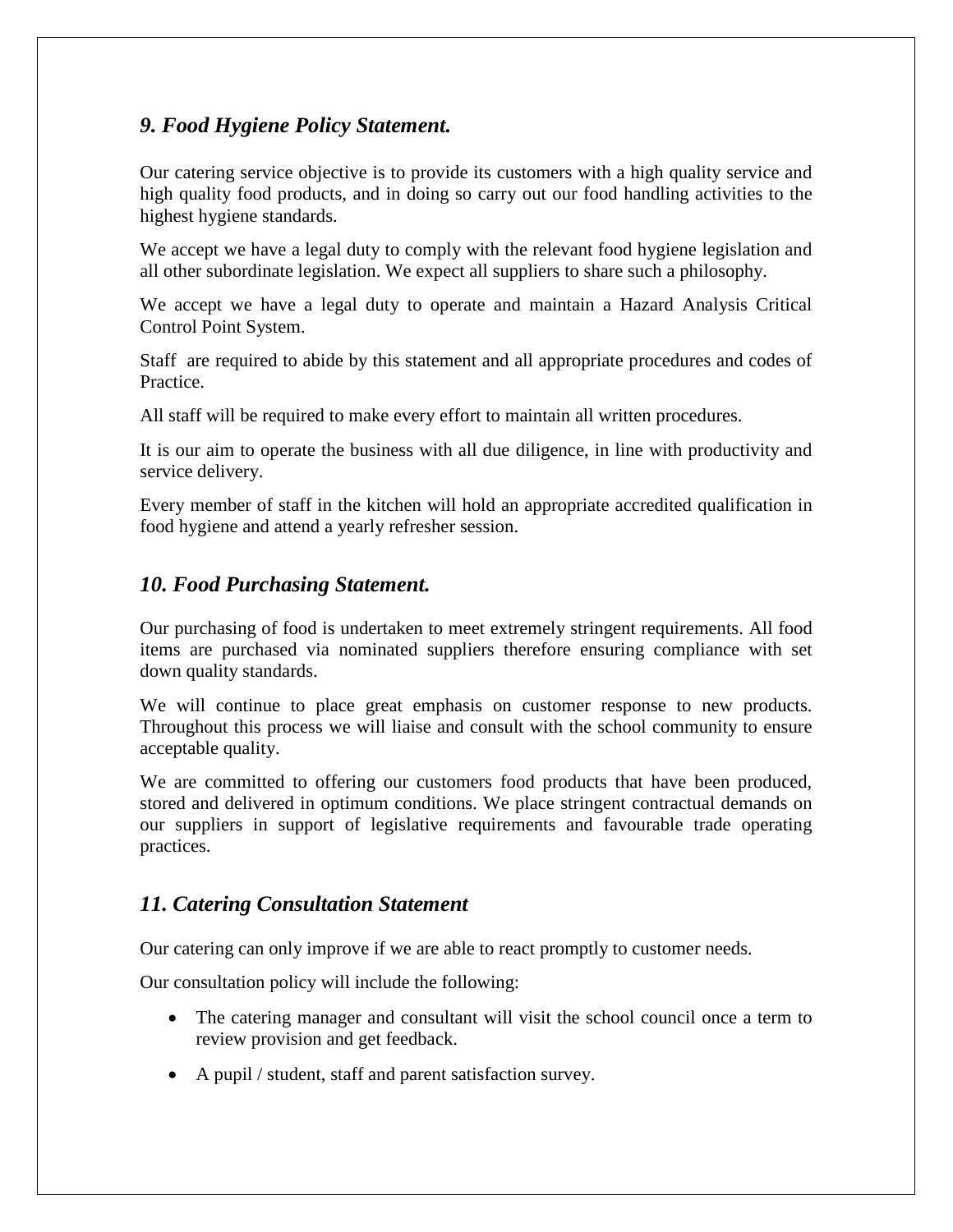• We aim to improve on the frequency of information about the catering service, supplied to both parents and pupils

## *12. Catering Pricing Statement*

The prices charged to pupils will be reviewed yearly in April in preparation for any price changes in the summer term of each year. This will also enable accurate prices to be given to parents and pupils in advance of them starting school in the September term of any year.

Our pricing policy will be as follows:

- The free meal allowance will be at least the recommended allowance from Cumbria County Council.
- When prices are reviewed, the proposed prices must enable a free meal pupil to purchase, as a minimum, a two-course meal. Water will be available as a drink option, free of charge.
- The yearly price review will be approved through the Finance Committee of the Governing Body.
- Where possible (dependent on market prices) the healthier items will be priced favourably to encourage pupils to increase their uptake of healthier foods.

## *13. Monitoring and Evaluation*

Compliance with nutritional standards at lunchtime will be monitored by the nutritional analysis of menus by the catering team and reported to the Governors each term.

Compliance with nutritional standards at times other than lunch will be monitored by the catering team and reported to the Governors each term.

Students' menus and food choices are monitored and used to inform policy development and provision. Monitoring will occur via a variety of methods such as visual monitoring by Lunchtime Staff, monitoring by pupils themselves, surveys and the use of the school council as a consultative forum.

The senior management team will monitor nutritional education in the curriculum each year.